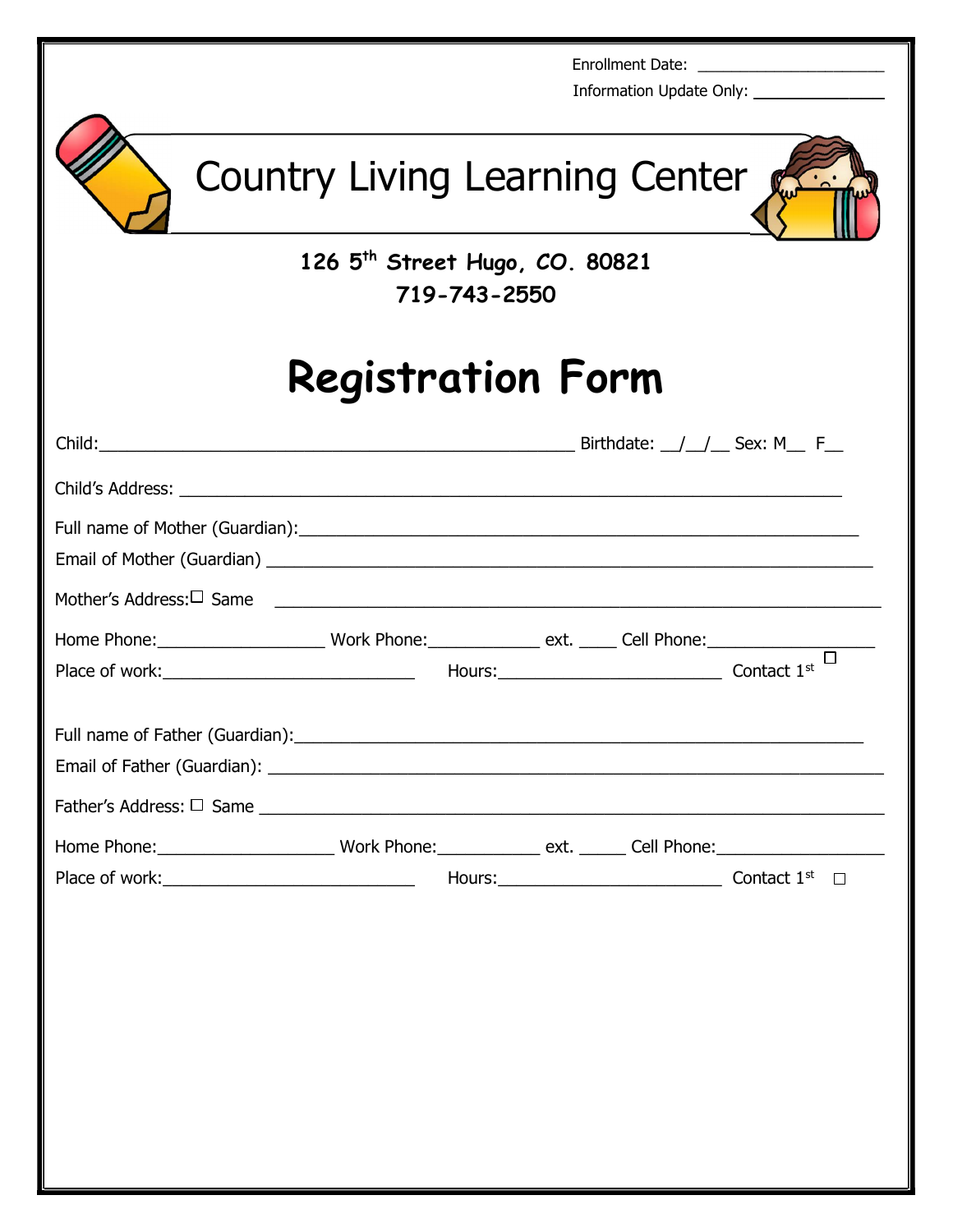# Emergency Contacts

|                                                                 |                                                                                                                         | Minimum 2 contacts, other than parents, to contact in case of emergency/authorized to pick up child:                                                                                                                          |  |  |
|-----------------------------------------------------------------|-------------------------------------------------------------------------------------------------------------------------|-------------------------------------------------------------------------------------------------------------------------------------------------------------------------------------------------------------------------------|--|--|
|                                                                 |                                                                                                                         | 1. Name: 1. Name: 2. Name: 2. Name: 2. Name: 2. Name: 2. Name: 2. Name: 2. Name: 2. Name: 2. 2. Name: 2. 2. Name: 2. 2. Name: 2. 2. Name: 2. 2. Name: 2. 2. Name: 2. 2. Name: 2. 2. Name: 2. 2. Name: 2. 2. Name: 2. 2. Name: |  |  |
|                                                                 |                                                                                                                         |                                                                                                                                                                                                                               |  |  |
|                                                                 |                                                                                                                         |                                                                                                                                                                                                                               |  |  |
|                                                                 |                                                                                                                         |                                                                                                                                                                                                                               |  |  |
| A. Other Person(s) Authorized to pick up child:                 |                                                                                                                         |                                                                                                                                                                                                                               |  |  |
|                                                                 |                                                                                                                         |                                                                                                                                                                                                                               |  |  |
|                                                                 |                                                                                                                         |                                                                                                                                                                                                                               |  |  |
|                                                                 |                                                                                                                         |                                                                                                                                                                                                                               |  |  |
| B. Other Person(s) <b>NOT</b> Authorized to pick up child:      |                                                                                                                         |                                                                                                                                                                                                                               |  |  |
|                                                                 |                                                                                                                         |                                                                                                                                                                                                                               |  |  |
|                                                                 |                                                                                                                         |                                                                                                                                                                                                                               |  |  |
|                                                                 |                                                                                                                         |                                                                                                                                                                                                                               |  |  |
|                                                                 | written permission from the parent.<br><b>Cot Permission Form</b>                                                       | NOTE: Any person unfamiliar will be required to show proof of Identification. Under NO<br>circumstances will the child be released to anyone other than those listed above without                                            |  |  |
|                                                                 |                                                                                                                         |                                                                                                                                                                                                                               |  |  |
|                                                                 |                                                                                                                         | by Country Living Learning Center during rest time. I understand that each mat/cot is individually assigned,                                                                                                                  |  |  |
| and I will provide clean linens that are only used by my child. |                                                                                                                         |                                                                                                                                                                                                                               |  |  |
| Parent/Guardian Signatures:                                     |                                                                                                                         |                                                                                                                                                                                                                               |  |  |
|                                                                 |                                                                                                                         |                                                                                                                                                                                                                               |  |  |
|                                                                 | <u> 1989 - Johann Harry Harry Harry Harry Harry Harry Harry Harry Harry Harry Harry Harry Harry Harry Harry Harry H</u> |                                                                                                                                                                                                                               |  |  |
|                                                                 |                                                                                                                         |                                                                                                                                                                                                                               |  |  |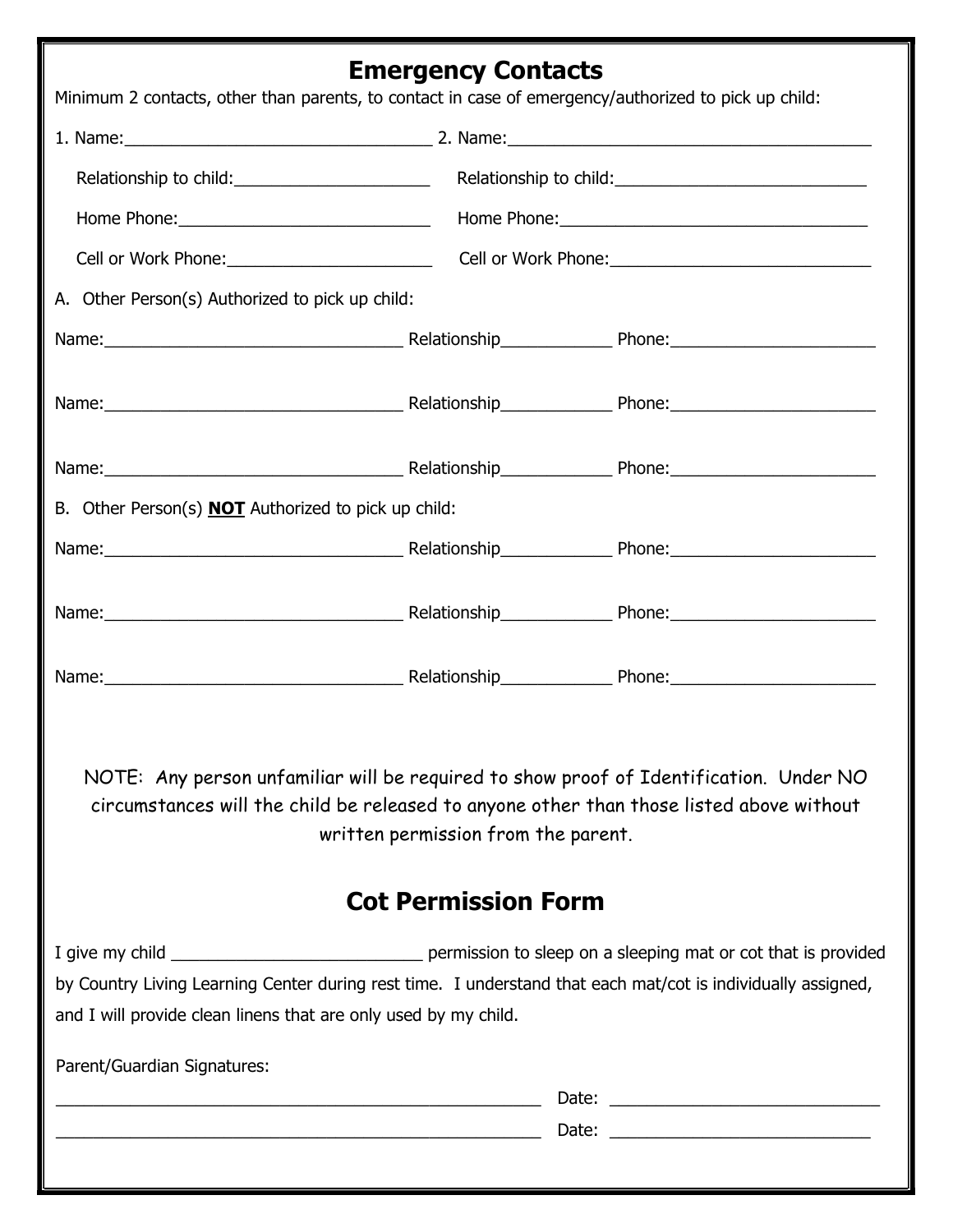| <b>Child's Health Information and History</b>                                         |                                                                     |                 |                                                                                  |                                                                                                                                                                                                                                |
|---------------------------------------------------------------------------------------|---------------------------------------------------------------------|-----------------|----------------------------------------------------------------------------------|--------------------------------------------------------------------------------------------------------------------------------------------------------------------------------------------------------------------------------|
|                                                                                       |                                                                     |                 |                                                                                  |                                                                                                                                                                                                                                |
|                                                                                       |                                                                     |                 |                                                                                  |                                                                                                                                                                                                                                |
|                                                                                       |                                                                     |                 |                                                                                  |                                                                                                                                                                                                                                |
|                                                                                       |                                                                     |                 |                                                                                  |                                                                                                                                                                                                                                |
|                                                                                       |                                                                     |                 |                                                                                  |                                                                                                                                                                                                                                |
|                                                                                       |                                                                     |                 |                                                                                  |                                                                                                                                                                                                                                |
|                                                                                       |                                                                     |                 | Are your Child's immunizations up to date? Yes () No ()                          |                                                                                                                                                                                                                                |
|                                                                                       |                                                                     |                 | Note: attach a copy of immunization record if not enrolled in public school yet. |                                                                                                                                                                                                                                |
|                                                                                       |                                                                     |                 |                                                                                  | If not up to date, please explain: example and the set of the set of the set of the set of the set of the set of the set of the set of the set of the set of the set of the set of the set of the set of the set of the set of |
| Does your child have any special needs or a family service plan?                      |                                                                     |                 |                                                                                  |                                                                                                                                                                                                                                |
|                                                                                       | Please list any serious prior injuries or Operations:               |                 |                                                                                  |                                                                                                                                                                                                                                |
|                                                                                       |                                                                     |                 |                                                                                  |                                                                                                                                                                                                                                |
| Does child have any known health problems? Yes () No () (If yes attach documentation) |                                                                     |                 |                                                                                  |                                                                                                                                                                                                                                |
|                                                                                       |                                                                     |                 |                                                                                  |                                                                                                                                                                                                                                |
|                                                                                       |                                                                     |                 |                                                                                  | ,我们也不能在这里的时候,我们也不能在这里的时候,我们也不能会在这里的时候,我们也不能会在这里的时候,我们也不能会在这里的时候,我们也不能会在这里的时候,我们也不                                                                                                                                              |
|                                                                                       | Check $(\sqrt{})$ any of the following illnesses the child has had: |                 |                                                                                  |                                                                                                                                                                                                                                |
|                                                                                       |                                                                     |                 |                                                                                  |                                                                                                                                                                                                                                |
| $\Box$ Asthma                                                                         | $\Box$ Earaches                                                     | $\Box$ Mumps    | $\Box$ Whooping Cough                                                            | $\Box$ Bronchitis                                                                                                                                                                                                              |
| $\square$ Eczema                                                                      | $\Box$ Pneumonia                                                    | $\square$ Polio | $\Box$ Chicken Pox                                                               | □Frequent Colds                                                                                                                                                                                                                |
| $\Box$ Croup                                                                          | $\Box$ Convulsions                                                  | $\Box$ Measles  | $\Box$ Influenza                                                                 | $\Box$ Rheumatic Fever                                                                                                                                                                                                         |
| $\square$ Diphtheria                                                                  | $\Box$ Tonsillitis                                                  |                 |                                                                                  |                                                                                                                                                                                                                                |
| reactions:                                                                            |                                                                     |                 |                                                                                  | Does your child have any know allergies? Yes () No () If yes, what are they and what are your child's                                                                                                                          |
|                                                                                       |                                                                     |                 |                                                                                  |                                                                                                                                                                                                                                |
|                                                                                       |                                                                     |                 |                                                                                  |                                                                                                                                                                                                                                |
|                                                                                       |                                                                     |                 |                                                                                  |                                                                                                                                                                                                                                |
|                                                                                       |                                                                     |                 |                                                                                  |                                                                                                                                                                                                                                |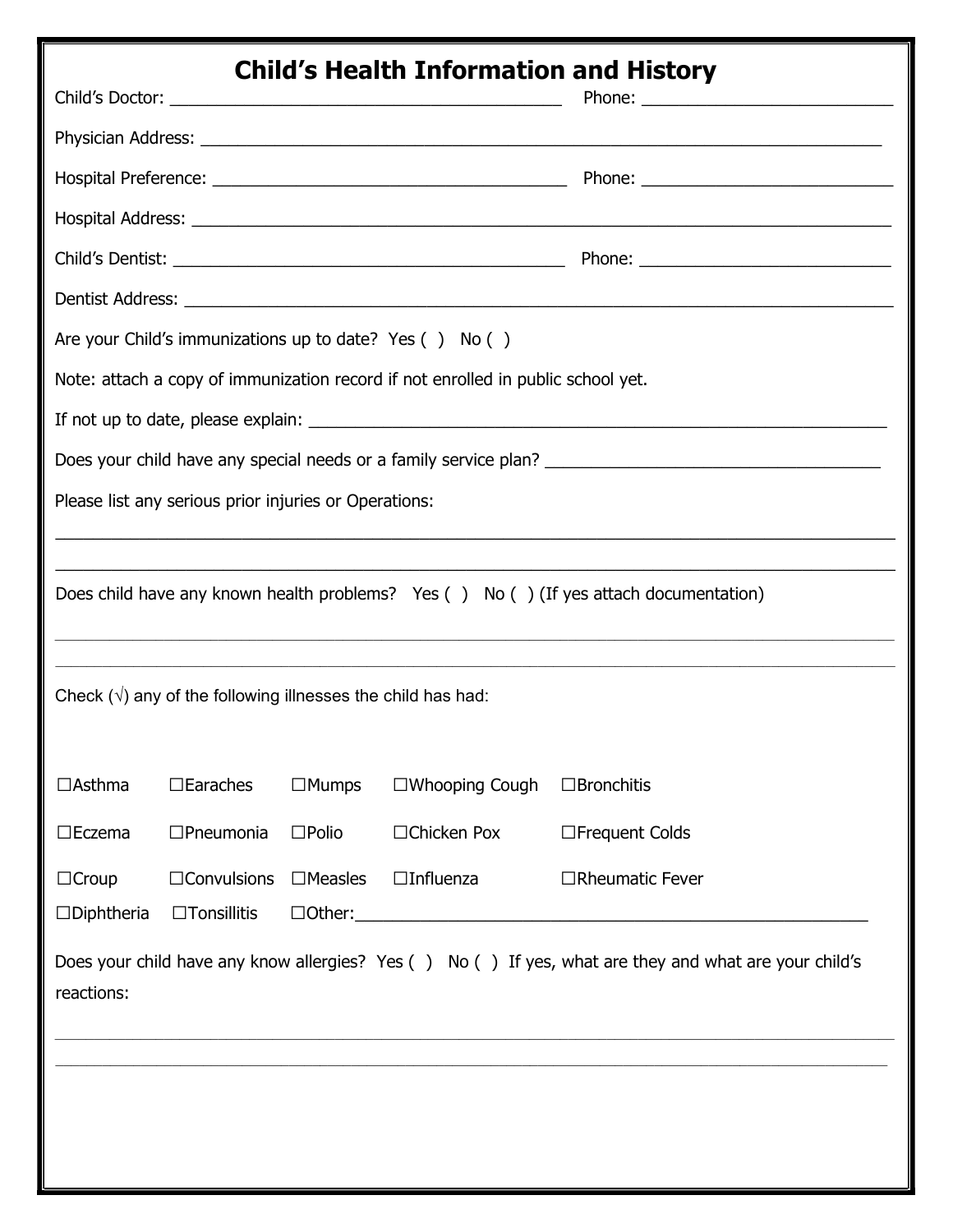Does your child take any medication on a regular basis? Yes () No () If yes please list the name of the medication(s) and the medical condition for which it is taken:

\_\_\_\_\_\_\_\_\_\_\_\_\_\_\_\_\_\_\_\_\_\_\_\_\_\_\_\_\_\_\_\_\_\_\_\_\_\_\_\_\_\_\_\_\_\_\_\_\_\_\_\_\_\_\_\_\_\_\_\_\_\_\_\_\_\_\_\_\_\_\_\_\_\_\_\_\_\_\_\_\_\_\_\_\_\_\_\_\_

 $\_$  , and the set of the set of the set of the set of the set of the set of the set of the set of the set of the set of the set of the set of the set of the set of the set of the set of the set of the set of the set of th  $\_$  , and the set of the set of the set of the set of the set of the set of the set of the set of the set of the set of the set of the set of the set of the set of the set of the set of the set of the set of the set of th

Does your child have any speech, hearing or visual problems? Yes () No ()

Has your child ever been tested for hearing and vision problems? Yes  $( )$  No  $( )$ 

Please comment on any other medical information/or special need the child care provider should be aware of:

\_\_\_\_\_\_\_\_\_\_\_\_\_\_\_\_\_\_\_\_\_\_\_\_\_\_\_\_\_\_\_\_\_\_\_\_\_\_\_\_\_\_\_\_\_\_\_\_\_\_\_\_\_\_\_\_\_\_\_\_\_\_\_\_\_\_\_\_\_\_\_\_\_\_\_\_\_\_\_\_\_\_\_\_\_\_\_\_\_

 $\_$  , and the set of the set of the set of the set of the set of the set of the set of the set of the set of the set of the set of the set of the set of the set of the set of the set of the set of the set of the set of th

 $\_$  , and the set of the set of the set of the set of the set of the set of the set of the set of the set of the set of the set of the set of the set of the set of the set of the set of the set of the set of the set of th

 $\_$  , and the set of the set of the set of the set of the set of the set of the set of the set of the set of the set of the set of the set of the set of the set of the set of the set of the set of the set of the set of th

\_\_\_\_\_\_\_\_\_\_\_\_\_\_\_\_\_\_\_\_\_\_\_\_\_\_\_\_\_\_\_\_\_\_\_\_\_\_\_\_\_\_\_\_\_\_\_\_\_\_\_\_\_\_\_\_\_\_\_\_\_\_\_\_\_\_\_\_\_\_\_\_\_\_\_\_\_ \_\_\_\_\_\_\_\_\_\_\_\_\_\_\_\_\_\_\_\_\_\_\_\_\_\_\_\_\_\_\_\_\_\_\_\_\_\_\_\_\_\_\_\_\_\_\_\_\_\_\_\_\_\_\_\_\_\_\_\_\_\_\_\_\_\_\_\_\_\_\_\_\_\_\_\_\_

Does your Child have any physical limitations?

Does your Child have any dietary limitations?

## Medication and Emergency Care Authorization

I authorize Country Living Learning Center to call a doctor or emergency medical service, and for the doctor, hospital, or medical service to provide emergency medical care for my child

It is understood that CLLC will make a conscientious effort to locate the parent/guardians and emergency contacts listed on the registration document before any action will be taken. If it is not possible to locate emergency contacts listed, treatment will not be delayed. I/we accept the expense of emergency medical transportation, medical or surgical treatment.

| Parent/Guardian Signatures: |       |
|-----------------------------|-------|
|                             | Date: |
|                             | Date: |
|                             |       |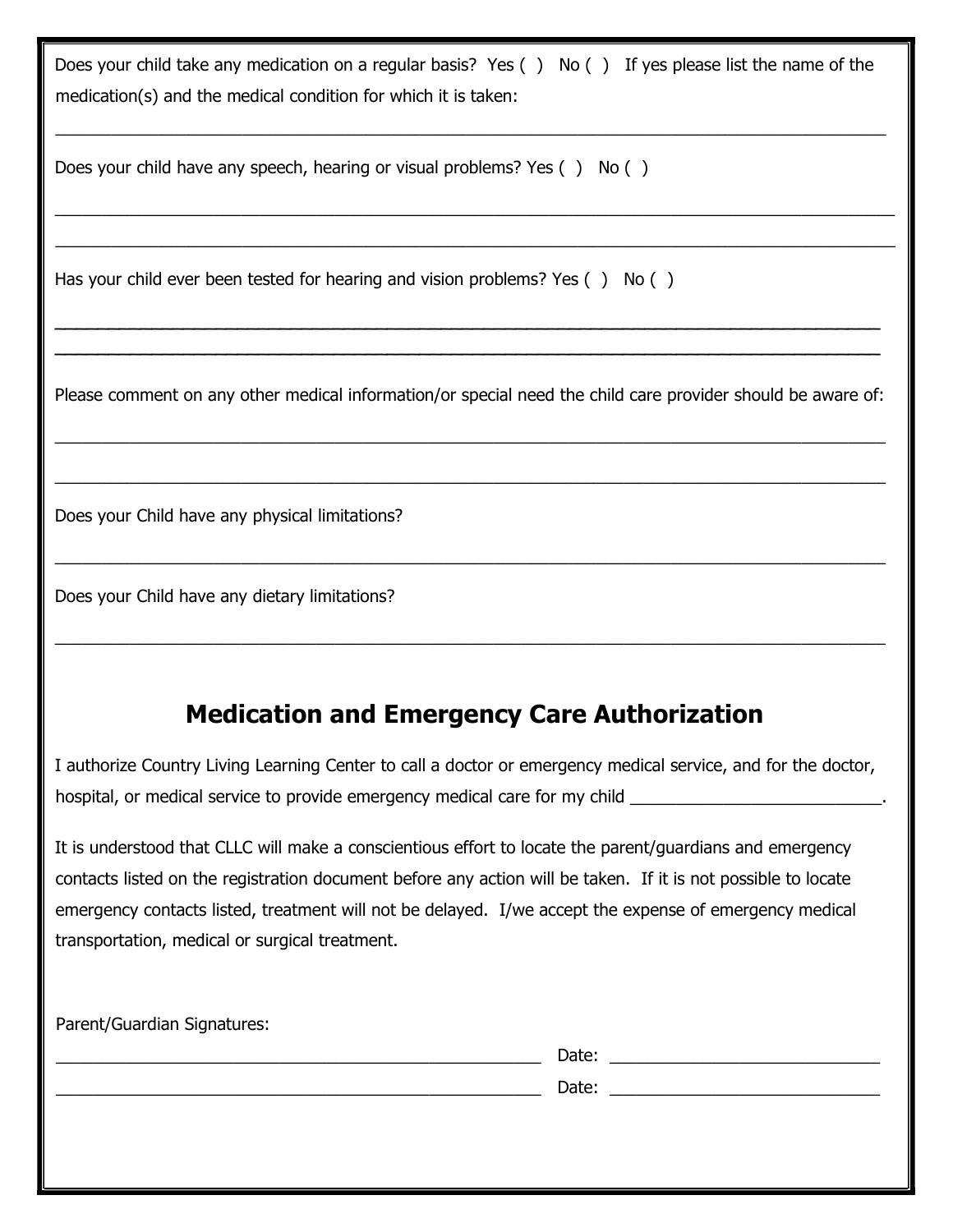#### Transportation Authorization

 $\Box$  I authorize my child  $\Box$  I authorize my child

Learning Center to and from short trips and outings in Hugo as part of the Daycare Program. This only includes transportation by foot.

 $\Box$  I do **NOT** give permission for my child to be transported. I understand that I will be responsible for childcare at my own expense on days when children will be transported.

Comments/Exceptions:  $\blacksquare$ 

### Photo Authorization

Photographs and videos are taken during on separate occasions such as birthdays, holidays, outings, special occasions as well as in the normal course of our day. We use these pictures/videos for teaching, sharing information about their day, arts & crafts, albums, class books, picture CD's and various other things. Photos which may include my child may be given to families who also attend this program or may appear in the newspaper unless otherwise noted by you.

Please mark the appropriate box(s):

 $\Box$  I give permission to Country Living Learning Center to take photographs/videos of the above named

child.

#### In Addition:

 $\Box$  I give permission for photos/videos to be posted on our Facebook or Blog (to share your child's day).

 $\Box$  I give permission for my child's photo to be used on printed marketing materials (pamphlets, flyers, etc.)

**Example 2018 OR** 

 $\Box$  I do NOT want any photos/videos taken of my child.

Parent/Guardian Signatures:

\_\_\_\_\_\_\_\_\_\_\_\_\_\_\_\_\_\_\_\_\_\_\_\_\_\_\_\_\_\_\_\_\_\_\_\_\_\_\_\_\_\_\_\_\_\_\_\_\_\_\_\_ Date: \_\_\_\_\_\_\_\_\_\_\_\_\_\_\_\_\_\_\_\_\_\_\_\_\_\_\_\_\_

\_\_\_\_\_\_\_\_\_\_\_\_\_\_\_\_\_\_\_\_\_\_\_\_\_\_\_\_\_\_\_\_\_\_\_\_\_\_\_\_\_\_\_\_\_\_\_\_\_\_\_\_ Date: \_\_\_\_\_\_\_\_\_\_\_\_\_\_\_\_\_\_\_\_\_\_\_\_\_\_\_\_\_